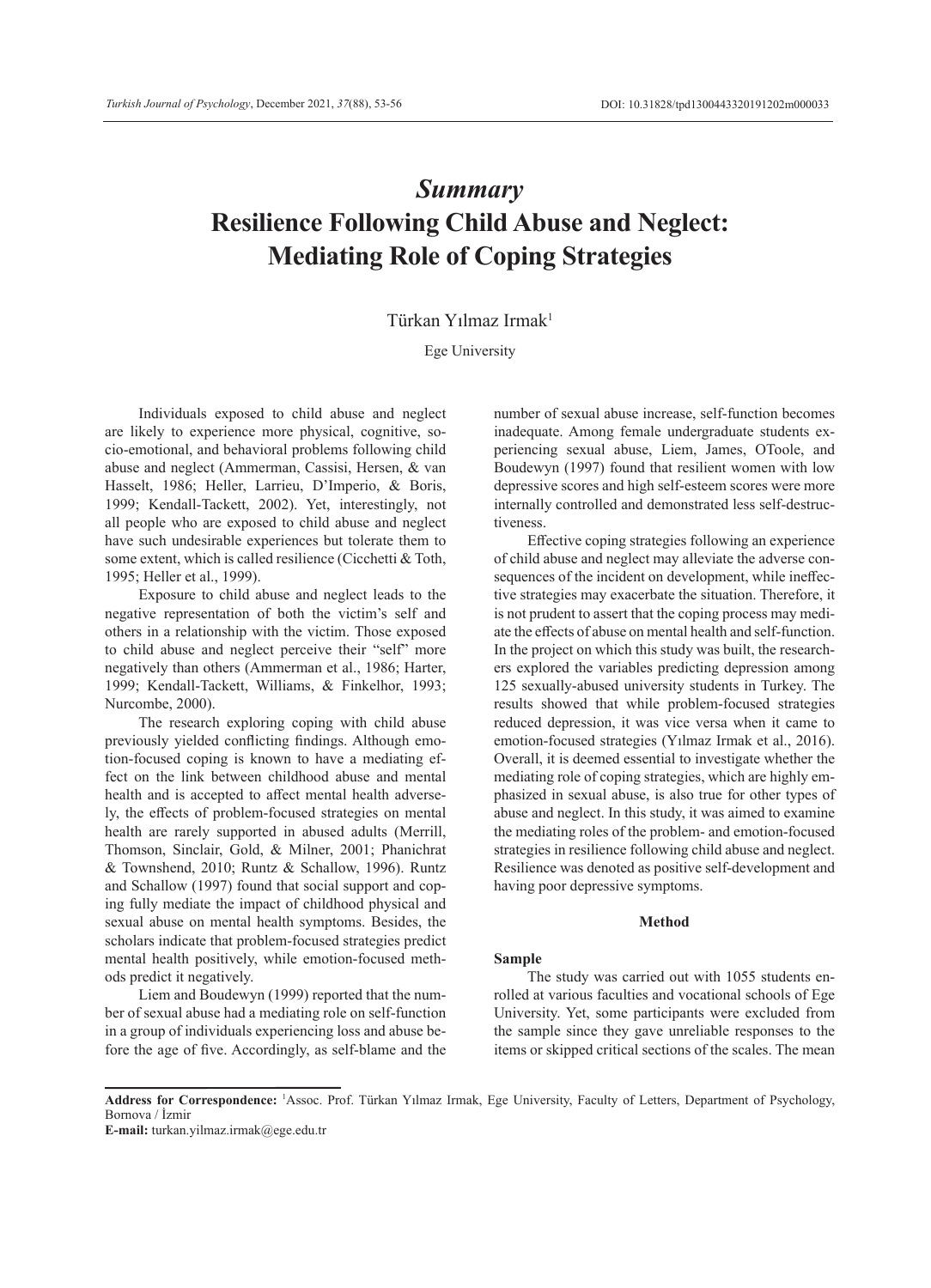age of participating 934 first-year students and juniors was 19.80 (*SD* = 1.38). While 42*%* (*n* = 388) were males, 58% ( $n = 546$ ) were females.

# **Data Collection Tools**

*Demographic Information Form***.** The form, generated by the researchers, includes questions about the demographic characteristics of the participants (e.g., gender, age).

*Ways of Coping Questionnaire (WCQ).* The WCQ, developed by Folkman and Lazarus (1980), was adapted into Turkish by Şahin and Durak (1995). The scale is a 30 item 4-point Likert-type scale consisting of 5 subscales: self-confident approach, helplessness, submissiveness, optimistic approach, and seeking social support (SSS). The Cronbach's alpha coefficients of the subscales ranged from .60 to .83 in the adaptation study. One may also use the scale to measure two coping strategies, emotion-focused and problem-focused. While the problem-focused coping strategy subscale covers self-confident approach, optimistic approach, and SSS, the emotion-focused coping strategy subscale embodies submissiveness and helplessness. The Cronbach alpha coefficients were found to be .85 for the problem-focused coping strategy and .73 for the emotion-focused coping strategy.

*Rosenberg Self-esteem Scale (RSR)***.** Çuhadaroğlu (1986) explored the psychometric properties of the RSR with 205 high school students in Turkey. The scholars found the test-retest reliability of the scale, administered at a one-month interval, to be .75 and its validity coefficient to be .71 following a series of psychiatric interviews. The participants rated the items on the 4-point Likert-type form. Cronbach's alpha coefficient has been found to be .87.

*Beck Depression Inventory (BDI)***.** In Turkey, Hisli (1989) carried out the reliability and validity study of the scale developed by Beck, Ward, Mendelson, Mock, and Erbaugh (1961) to evaluate the symptoms and severity of depression. BDI is a 21-item self-report scale with four subscales: hopelessness, self-hatred, distorted body image, and guilty feelings; a high total score indicates severe depression (Hisli, 1989). In this study, Cronbach's alpha coefficient of the total score was .87.

*General Self-efficacy Scale (GSS)***.** Schwarzer and Jerusalem (1995) developed the scale to measure one's perceived self-efficacy of coping with difficult and different situations or problems. The scale was adapted into Turkish by Luszczynska, Gibbons, Piko, and Teközel (2004). It is a 4-point Likert-type scale, and the higher scores on the scale indicate increased self-efficacy. Cronbach's alpha coefficient has been found to be .86.

*Child Abuse and Neglect Scale (CANS)***.** The researcher added two items, one on sexual abuse and the other on physical abuse, to the twenty items on the scale developed by Yılmaz Irmak (2008) on child abuse and neglect. The preliminary analysis section presents the psychometric properties of the scale.

## **Structural Equation Modelling**

Firstly, the latent variables were defined for the structural equation modeling (SEM): "abuse," "depressive symptoms," "self-development," and "emotion-focused coping," and "problem-focused coping." Then, abuse was defined with the observed variables mild physical and emotional abuse, severe physical abuse, neglect, and sexual abuse. The variable depressive symptoms was defined with the observed variables hopelessness, self-hatred, distorted body image, and guilty feelings (the subscales of the BDI). Besides, self-esteem and general self-efficacy were used to define self-development. While emotion-focused coping was described with submissiveness and helplessness, the latent variable problem-focused coping was defined with self-confident approach, optimistic approach, and SSS (the subscales of the WCQ). Then, it was tested the probable mediating roles of problem-focused coping and emotion-focused coping on the associations between abuse, depressive symptoms, and self. Baron and Kenny's (1986) procedure was used to seek the mediating roles of the variables and performed the analyses on the LISREL 8.8 program (Jöreskog & Sörbom, 2006).

#### **Findings**

## **The Factor Analysis of the CANS**

Firstly, exploratory factor analysis (EFA) was performed for the 22-item CANS to explore the model with the latent variable abuse. The initial EFA performed using the varimax axis rotation technique revealed four factors (emotional and mild physical abuse, severe physical abuse, neglect, and sexual abuse) with an eigenvalue greater than 1, and the revealed factors explained 56*%* of the total variance (Table 1). Besides, the reliability analysis showed that the scale had adequate internal consistency reliability. Then, confirmatory factor analysis (CFA) was performed to confirm the factorial structure of the CANS. The results suggested that the established model showed a high level of fit with the data, and, therefore, the construct validity of the scale was confirmed (Table 2). In the second-order CFA, emotional and mild physical abuse, severe physical abuse, neglect, and sexual abuse subscales were added into the analysis, considering the components of the latent variable abuse, and tested this theoretical structure. The results showed a good model-data fit (Table 2). Considering model-data fit indices in the first- and second-order CFA, the estab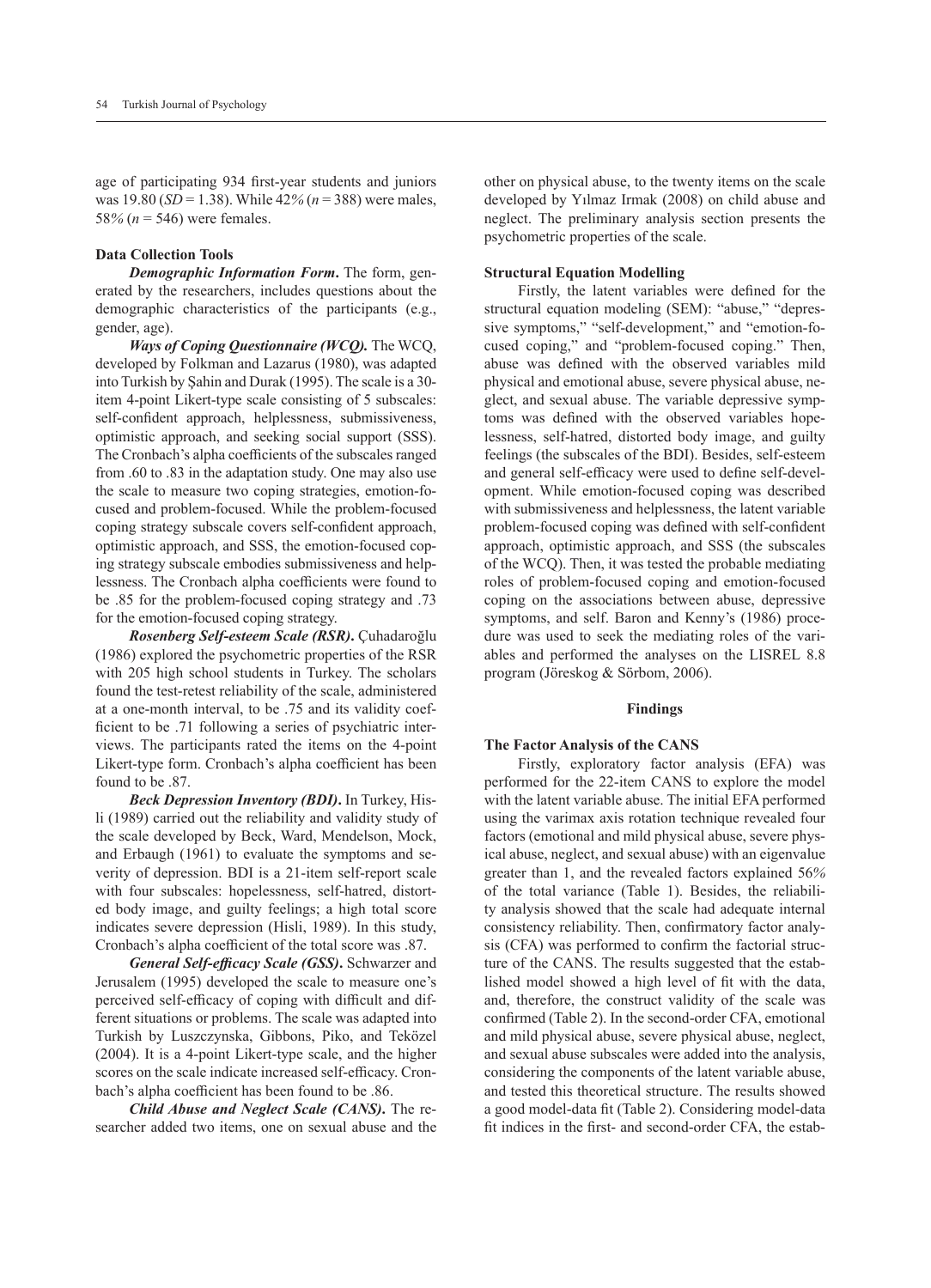lished model showed a good fit with the data. Thus, it was asserted that the observed variables making up the scale can measure the latent variable abuse.

# **The Mediating Roles of the Problem-Focused Coping and Emotion-Focused Coping**

The findings section presents the SEM analyses to explore the mediating roles of the problem-focused coping and emotion-focused coping on the impacts of child abuse and neglect on depressive symptoms and self-development. First, to see whether abuse predicts depressive symptoms and self-development, *Model 1* was built with these three latent variables. The fit indices obtained indicated that the model showed a good fit with the data (SB χ2 = 101.33, *df* = 27, *p* < .00, RMSEA = .054 (90*%* Confidence Interval (CI)=  $.043 - .066$ ), AIC = 157.33,  $CFI = .98$ , and  $GFI = .097$ ). Moreover, we found that both the path to depressive symptoms  $(.84, p < .05)$  and self-development  $(-.79, p < .05)$  were statistically significant. Therefore, abuse increases depressive symptoms and undermines self-function without the mediating variables in the model.

When testing *Model 2*, called the partial mediation model exploring the mediating roles of both abuse and the mentioned coping strategies on depressive symptoms and self-development, it was found that the model produced good data-fit statistics ( $\chi^2$  = 355.60, *df* = 7 9, *p* < .00, RMSEA = .061 (*%*90 CI = .055 - .068), AIC = 437.60, NFI =  $0.95$ , CFI =  $.96$ , and GFI = 0.94). However, the paths from abuse to depressive symptoms (.09) and self-development (-.07) were excluded from the model since they were not statistically significant.

When coming to *Model 3*, the full mediation model of abuse built by removing the paths from abuse to depressive symptoms and self-development in *Model 2*, it was found that the model was in good agreement with the data ( $\gamma^2$  = 359.16,  $df$  = 81 *p* < .00, NCH = 4.43, RM-SEA = .061 (*%*90 CI = .054 - .057), AIC = 437.16, CFI = .96, and GFI = 0.94). Besides, a Chi-square difference test was performed to decide which model fit better with the data and concluded that the models did not differ significantly ( $\chi^2$  = 3.56,  $df$  = 2,  $p > .05$ ). Then, the path effects of abuse -symptoms and abuse- self-development were removed from the model. Figure 2 presents the coefficients and standard errors calculated for *Model 3*.

Anderson and Gerbing's procedure (1988) was adopted to test the significance of the paths in *Model 3*. First, the path from problem-focused coping to depressive symptoms was tested in *Model 3a* and this discovered good data-model fit indices ( $\chi^2$  = 387.98, *df* = 82, *p <* .00, NCH = 4.73, RMSEA = .063 (*%*90 CI = .057  $-$ .070), AIC = 240.00, CFI = .96, and GFI = 0.94). The result of the Chi-square difference test yielded that the values in *Model 3* and *Model 3a* significantly differed by fit indices ( $\Delta \chi^2$  = 28.82,  $df$  = 1,  $p$  < .05), and, therefore, this path was kept in the model. Second, the path from problem-focused coping to self-development was explored in *Model 3b* and concluded the model had a good fit with the data ( $\chi^2$  = 557.87, *df* = 82, *p* < .00, NCH = 6.8, RMSEA = .079 (*%*90 CI = .073 - .085), AIC = 633.87,  $CFI = .94$ , and  $GFI = .92$ ). Similarly, the Chi-square difference test revealed a significant difference between *Model 3* and *Model 3b* by fit indices ( $\Delta \chi^2$  = 198.71, *df* =  $1, p \leq 0.05$ ), and this path was kept in the model. Third, considering the path from emotion-focused coping to self-development in *Model 3c*, the model showed a good model-data fit ( $\chi^2$  = 469.95,  $df$  = 82,  $p$  < .00, NCH = 5.73, RMSEA = .071 (*%*90 CI = .065 - .078), AIC = 545.95,  $CFI = .95$ , and  $GFI = 0.93$ ). This path was also kept in the model since there was a significant difference between *Model 3* and *Model 3c* by fit indices, according to the Chi-square difference test ( $\Delta \chi^2$  = 110.79, *df* = 1, *p <* .05). Finally, when testing the path from emotion-focused coping to depressive symptoms in Model 3d, the model showed acceptable-to-moderate agreement with the data ( $\chi^2$  = 579.06,  $df$  = 83,  $p < .00$ , NCH = 5.73, RM-SEA = .08 (*%*90 CI = .074 - .086), AIC = 653.06, CFI = .94, and GFI =  $0.91$ ). Since the Chi-square difference test revealed a significant difference between *Model 3* and *Model 3d* by fit indices ( $Δχ² = 219.90$ ,  $df = 2$ ,  $p < .05$ ), this path was also kept in the model.

In the model presented in Figure 2, a one standard deviation increase in abuse led to a .13 standard deviation decrease in problem-focused coping and a .43 standard deviation increase in emotion-focused coping. Besides, a standard deviation increase in abuse led to a .03 standard deviation increase in depressive symptoms through problem-focused coping, while a .33 standard deviation increase in depressive symptoms through emotion-focused coping. Accordingly, the proposed model with abuse, emotion-focused coping, and problem-focused coping explained 67*%* of depressive symptoms; abuse explained 2*%* of problem-focused coping, 18*%* of emotion-focused coping, and 13*%* of depressive symptoms. On the other hand, a standard deviation increase in abuse led to a .10 standard deviation increase in self-development through problem-focused coping and .26 in self-development through emotion-focused coping. The proposed model showed that abuse, problem-focused coping, and emotion-focused coping explained 93*%* of self-development. Besides abuse explained 12*%* of self-development, 2*%* of problem-focused coping, and 18*%* of emotion-focused coping. Therefore, we can state that emotion-focused coping and problem-focused coping fully mediate the effects of abuse on depressive symptoms and self-development.